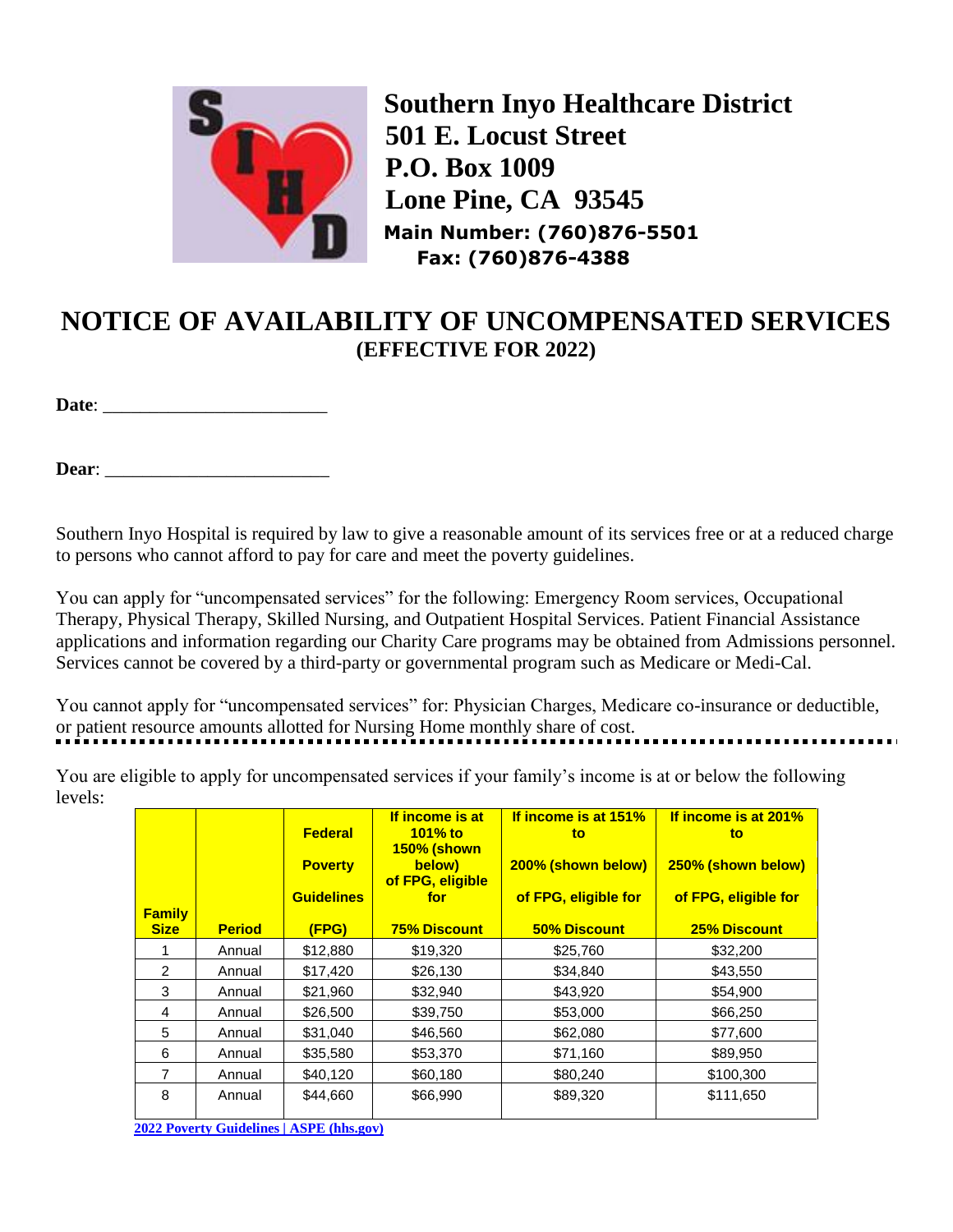## **Note: For families with more than 8 persons, add \$4,540 for each additional family member.**

If you think you may be eligible for uncompensated services, please complete and return the attached application for "Determination of Eligibility" and substantiating documentation of income and Medi-Cal or C.M.S.P. Share of Cost denial notice, if applicable, to the Southern Inyo Hospital Billing Office.

A written determination of your eligibility to receive uncompensated service will be made within 14 working days following the completion and submission of the "Determination of Eligibility" form substantiating documentation of income.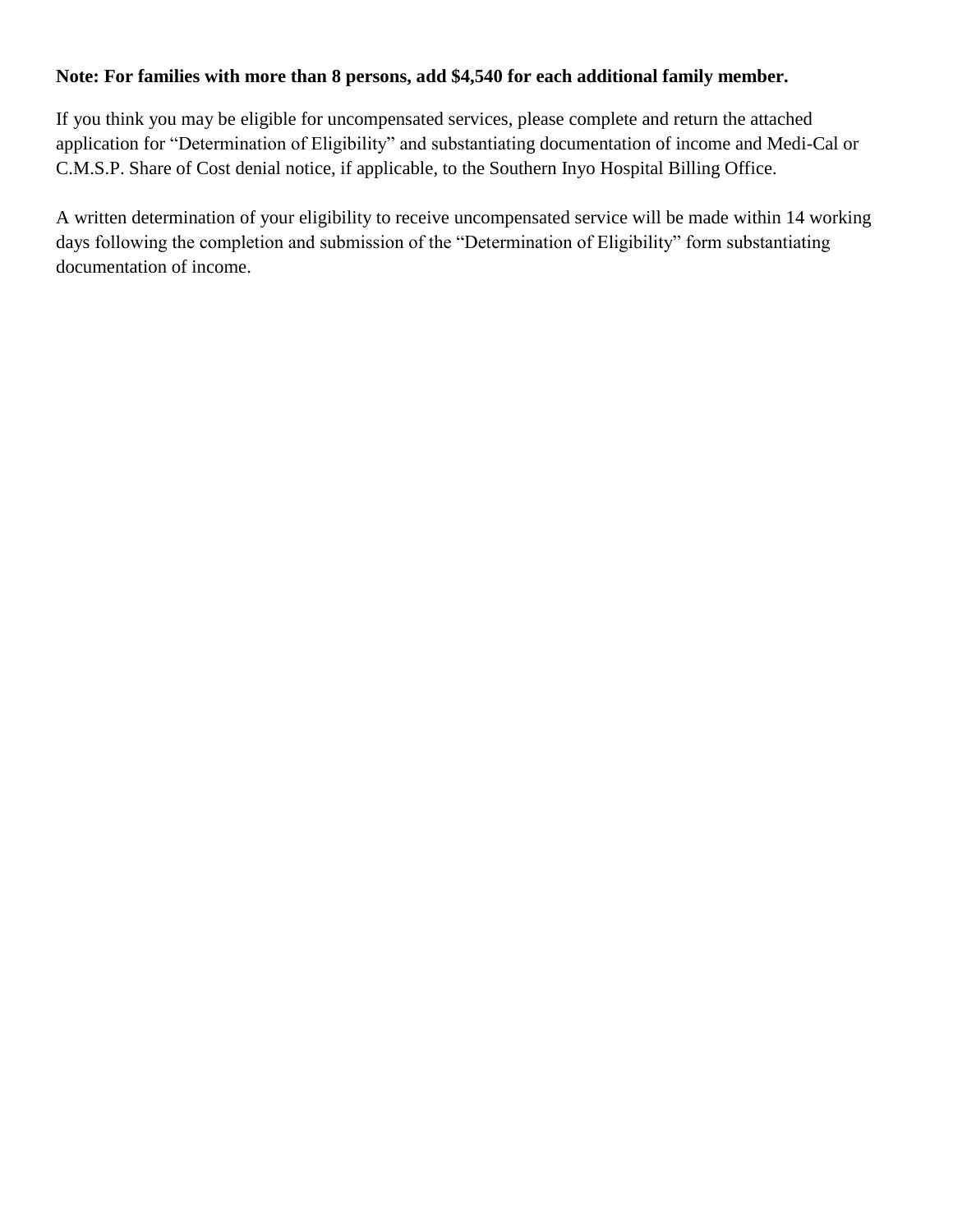## **SOUTHERN INYO HEALTHCARE DISTRICT FINANCIAL ASSISTANCE APPLICATION**

| <b>ADDRESS:</b>                                                                                                               | <u> 2000 - Jan James James Barnett, amerikan bahasa perangan perangan perangan perangan perangan perangan perangan</u><br>PATIENT/ACCT# /<br>FAMILY STATUS: List all dependents that you support                                                                                                                                                                                                                                                                                                                                                                                                                                                                                                                                                                                                                                                                                                                                                                                                                                              |  | SSN# | (PATIENT)                                                                                                                            | SPOUSE:<br>$\overline{\phantom{a}}$<br>(SPOUSE) |  |
|-------------------------------------------------------------------------------------------------------------------------------|-----------------------------------------------------------------------------------------------------------------------------------------------------------------------------------------------------------------------------------------------------------------------------------------------------------------------------------------------------------------------------------------------------------------------------------------------------------------------------------------------------------------------------------------------------------------------------------------------------------------------------------------------------------------------------------------------------------------------------------------------------------------------------------------------------------------------------------------------------------------------------------------------------------------------------------------------------------------------------------------------------------------------------------------------|--|------|--------------------------------------------------------------------------------------------------------------------------------------|-------------------------------------------------|--|
| Name<br><u> 1989 - Johann Harry Harry Harry Harry Harry Harry Harry Harry Harry Harry Harry Harry Harry Harry Harry Harry</u> |                                                                                                                                                                                                                                                                                                                                                                                                                                                                                                                                                                                                                                                                                                                                                                                                                                                                                                                                                                                                                                               |  | Age  | Relationship<br><u> 1989 - Johann Harry Barn, mars ar y brening ar y brening ar y brening ar y brening ar y brening ar y brening</u> |                                                 |  |
|                                                                                                                               | the control of the control of the control of the control of the control of the control of<br>(Add any additional family members on separate page)                                                                                                                                                                                                                                                                                                                                                                                                                                                                                                                                                                                                                                                                                                                                                                                                                                                                                             |  |      |                                                                                                                                      | Total Family members: _____                     |  |
|                                                                                                                               | <b>EMPLOYMENT INFORMATION</b>                                                                                                                                                                                                                                                                                                                                                                                                                                                                                                                                                                                                                                                                                                                                                                                                                                                                                                                                                                                                                 |  |      |                                                                                                                                      |                                                 |  |
|                                                                                                                               |                                                                                                                                                                                                                                                                                                                                                                                                                                                                                                                                                                                                                                                                                                                                                                                                                                                                                                                                                                                                                                               |  |      |                                                                                                                                      |                                                 |  |
| Spouse Employer:                                                                                                              |                                                                                                                                                                                                                                                                                                                                                                                                                                                                                                                                                                                                                                                                                                                                                                                                                                                                                                                                                                                                                                               |  |      |                                                                                                                                      |                                                 |  |
|                                                                                                                               |                                                                                                                                                                                                                                                                                                                                                                                                                                                                                                                                                                                                                                                                                                                                                                                                                                                                                                                                                                                                                                               |  |      |                                                                                                                                      |                                                 |  |
|                                                                                                                               |                                                                                                                                                                                                                                                                                                                                                                                                                                                                                                                                                                                                                                                                                                                                                                                                                                                                                                                                                                                                                                               |  |      |                                                                                                                                      |                                                 |  |
|                                                                                                                               | <b>CURRENT MONTHLY INCOME:</b>                                                                                                                                                                                                                                                                                                                                                                                                                                                                                                                                                                                                                                                                                                                                                                                                                                                                                                                                                                                                                |  |      | Patient                                                                                                                              | Spouse                                          |  |
| Add:                                                                                                                          | Gross Pay (before deductions)<br>Income from Operating Business (self-employed)                                                                                                                                                                                                                                                                                                                                                                                                                                                                                                                                                                                                                                                                                                                                                                                                                                                                                                                                                               |  |      |                                                                                                                                      |                                                 |  |
| Add:<br>Subtract:                                                                                                             | Other Income:<br>(Include child/spousal support, social security<br>Interest, unemployment, real estate rental etc.)<br>Spousal / Child Support Payments Paid                                                                                                                                                                                                                                                                                                                                                                                                                                                                                                                                                                                                                                                                                                                                                                                                                                                                                 |  |      |                                                                                                                                      |                                                 |  |
| Equals:                                                                                                                       | <b>Current Monthly Income</b>                                                                                                                                                                                                                                                                                                                                                                                                                                                                                                                                                                                                                                                                                                                                                                                                                                                                                                                                                                                                                 |  |      |                                                                                                                                      |                                                 |  |
|                                                                                                                               | Total Current Monthly Income (add patient spouse<br>Income from above)                                                                                                                                                                                                                                                                                                                                                                                                                                                                                                                                                                                                                                                                                                                                                                                                                                                                                                                                                                        |  |      |                                                                                                                                      |                                                 |  |
|                                                                                                                               | I certify that the above information is true and accurate to the best of my knowledge. Further, I will apply for any<br>assistance (Medi-Cal, Medicare, Insurance etc.) which may be available for payment of my medical charge, and I will take<br>any action reasonable necessary to obtain such assistance and will assign or pay the hospital the amount recovered for<br>medical charges. If any information I have given proves to be untrue, I understand that the hospital may re-evaluate my<br>financial status and take whatever action becomes appropriate.<br>By signing this form, I agree to allow Southern Inyo Healthcare District to check employment and credit history for the<br>purpose of determining my eligibility for a financial discount. I understand that I may be required to provide proof of the<br>information I am providing. Upon approval of my application I agree to pay the patient portion after discount, and<br>understand that I will be sent to collections if I do not make payments as agreed. |  |      |                                                                                                                                      |                                                 |  |
|                                                                                                                               | Signature of Patient or Guarantor                                                                                                                                                                                                                                                                                                                                                                                                                                                                                                                                                                                                                                                                                                                                                                                                                                                                                                                                                                                                             |  |      | Date                                                                                                                                 |                                                 |  |

Signature of Spouse Date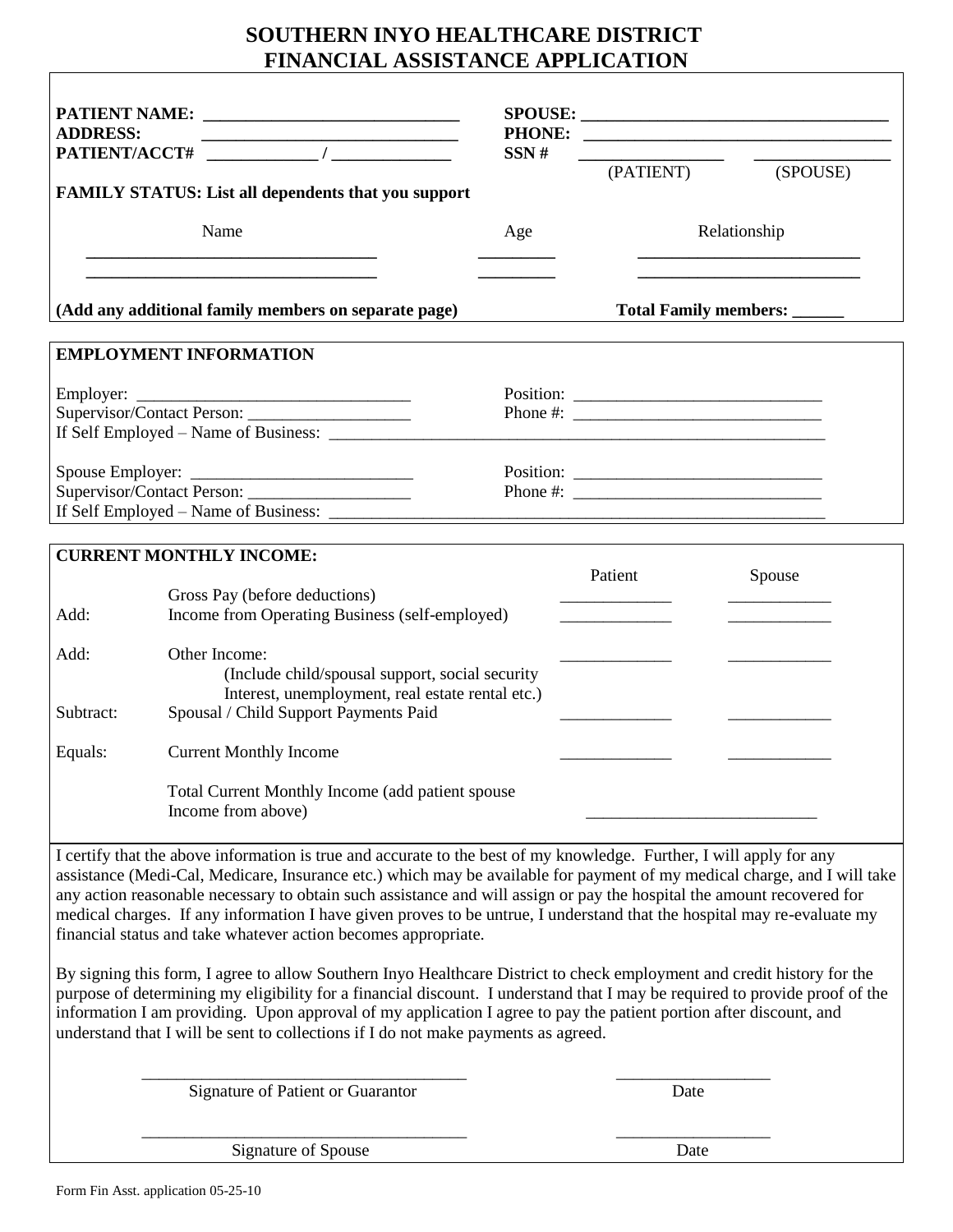## ELIGIBILITY DETERMINATION **(For Office Use Only)**

| Date Application Received: Income Verified? Yes _____ No      |                                                                                                                                                                  |
|---------------------------------------------------------------|------------------------------------------------------------------------------------------------------------------------------------------------------------------|
| Type of Verification:                                         |                                                                                                                                                                  |
|                                                               | <u> 1989 - Johann Stoff, deutscher Stoff, der Stoff, der Stoff, der Stoff, der Stoff, der Stoff, der Stoff, der S</u>                                            |
|                                                               |                                                                                                                                                                  |
|                                                               |                                                                                                                                                                  |
| Medi-Cal Share of Cost? Yes _____ No _____ If yes, Amount: \$ |                                                                                                                                                                  |
|                                                               | The applicant is approved for _____________ Hill-Burton Uncompensated Services<br>Charity Care Services                                                          |
| (VALID FROM: $\angle$ / $\angle$ THRU: / /                    | (a new application will be required after this date)                                                                                                             |
| The applicant is conditionally approved as indicated below:   | Proof of Medi-Cal Share of Cost (Copy of Medi-Cal Card)<br>Conditioned on the availability of uncompensated services at the time<br>Services are to be received. |
| Following reason(s):                                          | The applicant's request for free or reduced charge services has been denied for the                                                                              |
| Date of Determination: Conditional Final                      |                                                                                                                                                                  |
|                                                               |                                                                                                                                                                  |
| Revised 08/18/2021                                            |                                                                                                                                                                  |